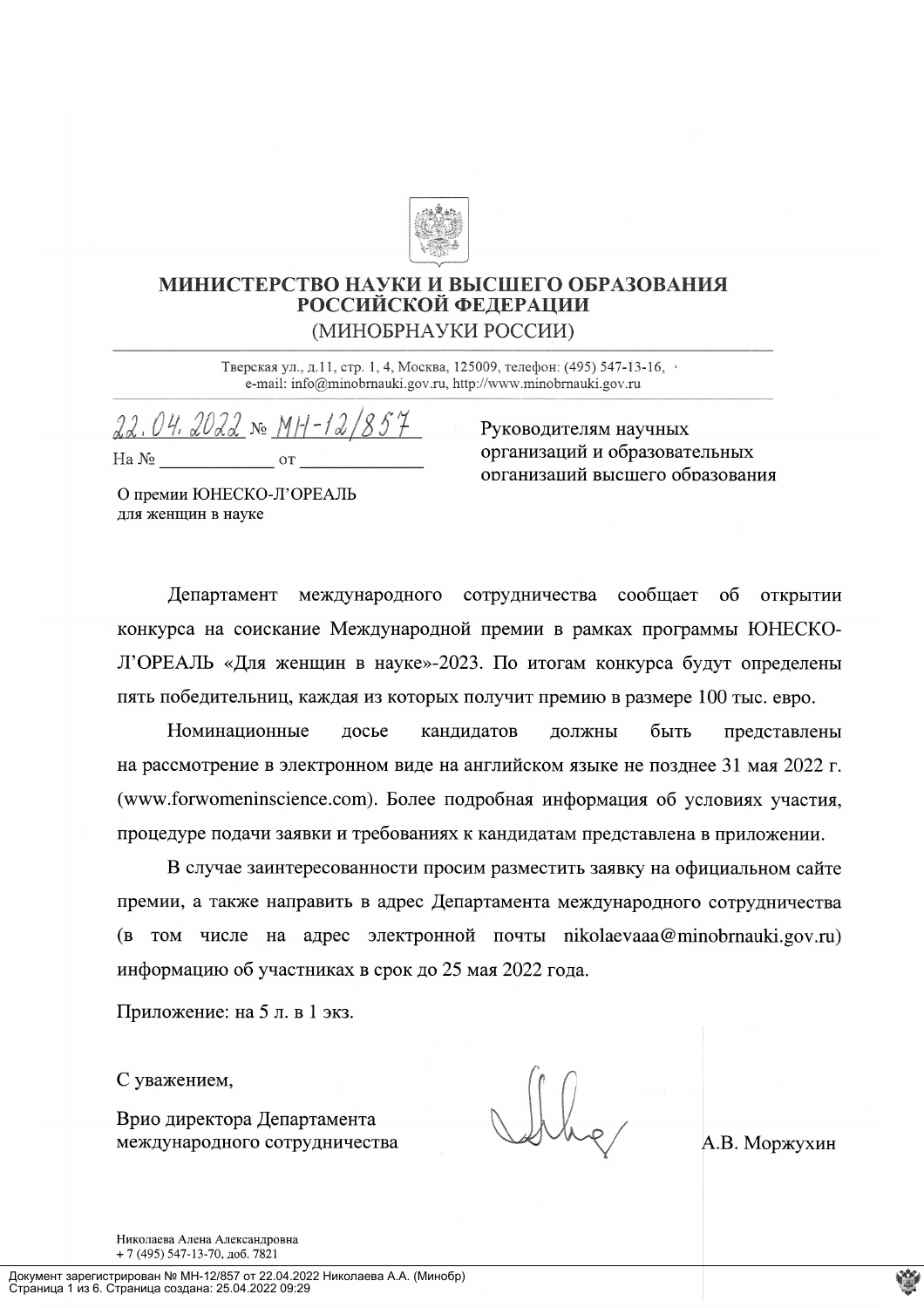

# RULES AND REGULATIONS L'ORÉAL-UNESCO FOR WOMEN IN SCIENCE INTERNATIONAL AWARDS 2023 EDITION

# PHYSICAL SCIENCES **–** MATHEMATICS - COMPUTER SCIENCE

# **1. Introduction**

Created in 1998, the L'Oréal-UNESCO *For Women in Science* International Awards recognize and support eminent women in science throughout the world. Each year, five Laureates are recognized for their contributions to the advancement of science, in Life Sciences or Physical Sciences, Mathematics and Computer Science in alternating years.

The 2023 edition of the International Awards will designate five outstanding scientific researchers in the field of Physical Sciences, Mathematics and Computer Science, working in the following regions:

- Africa and the Arab States
- Asia and the Pacific
- Europe
- Latin America and the Caribbean
- North America

One candidate will be selected for each of the five regions, the determining factor being the place of work for at least 5 years, not the nationality of the candidate.

Each of the five Laureates will receive an Award of €100,000.

#### **2. Eligibility Criteria**

The candidate must:

- Be recognized for her scientific excellence by the international scientific community,
- Be actively involved in scientific research,
- Work in any of the scientific fields listed in Appendix 1.

There is no age limit for the candidate.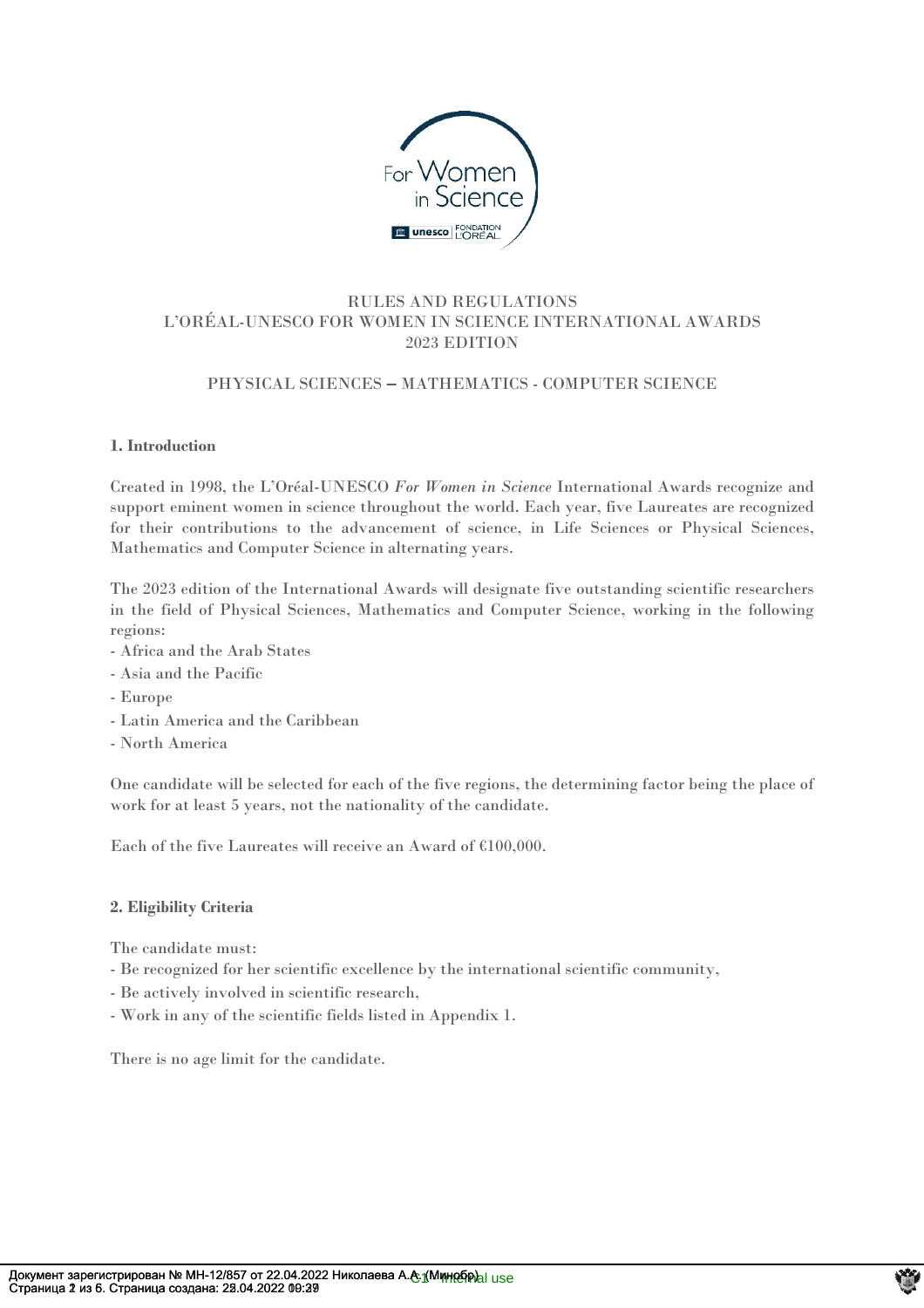### **3. Selection Criteria**

The candidates' selection criteria are the following:

- The candidate's outstanding contribution to the advancement of science,
- The impact of the candidate's research on the current state of the relevant scientific field (number, quality and impact of publications, conference presentations, patents),
- The recognition of the candidate by peers within her discipline through publications,
- The recognition of the candidate's commitments to education, teaching activities, mentoring and/or to the United Nations Sustainable Development Goals more broadly.

The L'Oréal-UNESCO *For Women in Science* International Awards are non-renewable.

### **4. Nominations**

Scientists around the world are invited to nominate candidates for the L'Oréal-UNESCO *For Women in Science* International Awards.

To be considered eligible, it is necessary to be nominated by an eminent scientist. Self-nominations are not eligible, nor nominations from immediate family members. Teams are not eligible for nomination.

Qualified nominators may be:

- ➢ Heads of University or Scientific Institutions,
- ➢ Members of Academies of Science,
- ➢ Holders of Research Chairs,
- ➢ Full professors,
- ➢ Former Laureates of the *For Women in Science* International Awards,
- ➢ at a minimum holders of a PhD in Science.

Nominations can only be submitted electronically through the online dedicated platform: [https://www.forwomeninscience.com/](https://www.forwomeninscience.com/challenge/show/43) and must be written in English.

Since a new application platform has been implemented in 2021, previous nominators logging on to this new website for the first time will be asked to reset their password for data security reasons (in accordance with the General Data Protection Regulation). If new to the system, the nominator will need to create a user ID and password.

An application is considered complete only if it includes all of the following documents:

- A brief explanation of why the nominator considers the candidate to be eligible for the L'Oréal-UNESCO *For Women in Science* Awards (200-400 words).
- A suggested quotation for the general public if the candidate is selected. This should be a concise statement (maximum of 40 words) describing the key technical or professional accomplishment for which the candidate deserves the Award. Note that the Jury will approve the final official Laureates' statements.
- A detailed Curriculum Vitae (maximum 2 to 3 pages). The nominator is requested toinclude in the CV (or in the publications list) any reference to the candidate's scientific social networks and/or websites (such as ResearchGate, ORCID, personal website).
- A list of all the candidate's publications.
- A list of the most significant patents starting with the most recent one.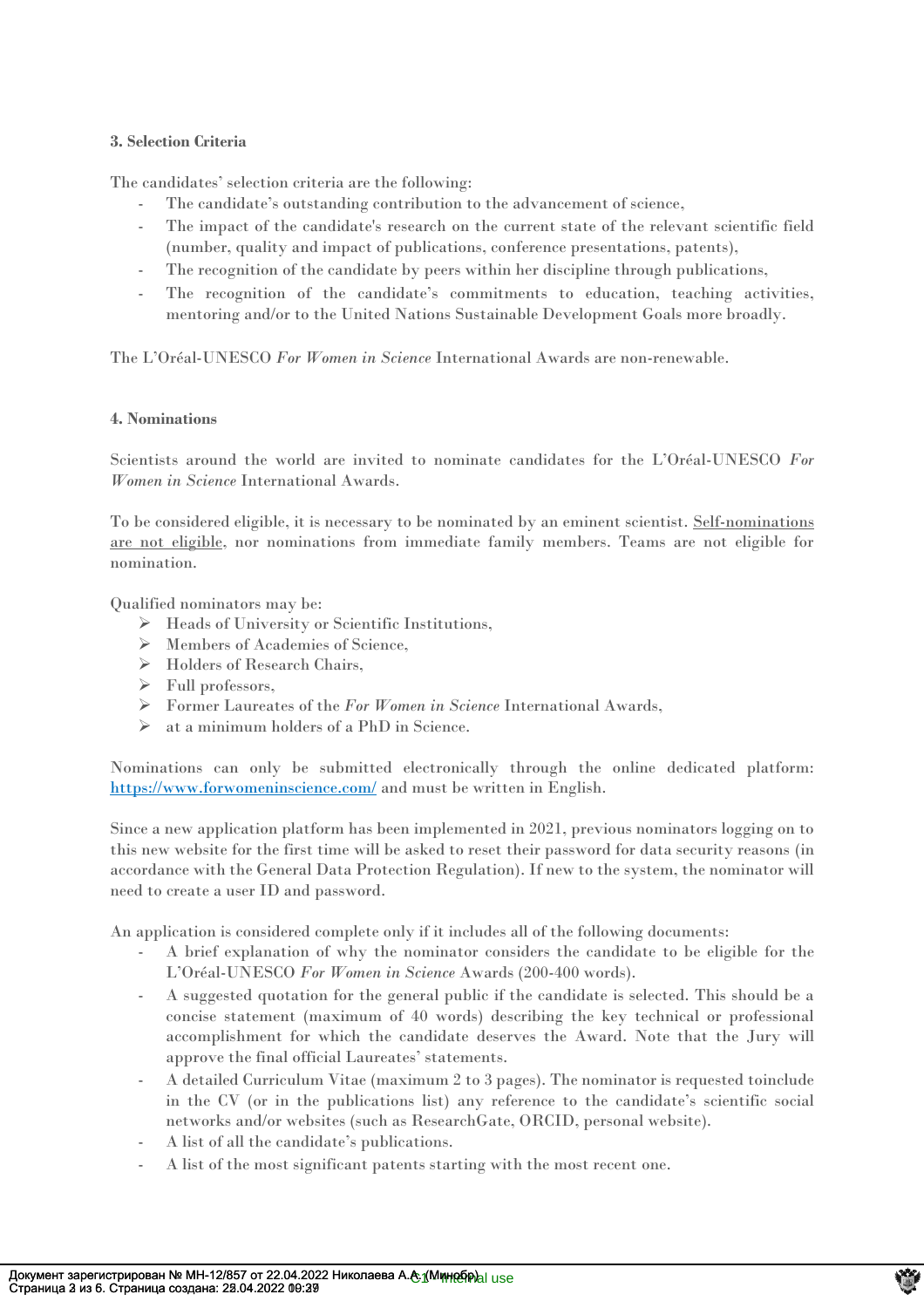- A list of the 10 most significant publications in order of importance with: a brief summary explaining their significance and why they are so relevant according to the Nominator (less than 150 words by publication); the number of citations for each paper excluding autocitations, and the impact factor of each journal, if relevant. Please, add a link to access all publications mentioned in the list. If for some of the publications the related links are not available, please upload them in pdf, if possible, or at least provide fully detailed article references including all the authors.
- Three to five letters of recommendation from eminent scientists outside the candidate's home institution.

Nominations that are incomplete or received after Tuesday, May  $31<sup>st</sup> 2022$ , as well as applications that do not meet the requirements mentioned above, will not be taken into consideration.

Nominations are valid for two editions of the International Awards in Physical Sciences, Mathematics and Computer science. Unsuccessful nominations submitted for the 2023 edition will be held on file and nominators will be invited to update the candidates' information when the next call for nominations opens (April 2024 for the 2025 edition).

# **5. Laureates' Selection**

# • **Peer review pre-selection**

Through a peer review process, an experts' panel from a variety of disciplines in Physical Sciences, Mathematics and Computer Science will examine all submitted nominations.

After the experts' evaluation, a shortlist of around 10 candidates per each of the 5 regions (no more than 50 candidates in total) will be sent for assessment to the *For Women in Science* International Jury in Physical Sciences, Mathematics and Computer Science.

# • **Jury selection**

The *For Women in Science* International Jury in Physical Sciences, Mathematics and Computer Science is composed of distinguished members of the international scientific community and chaired by Professor Artur Avila, Professor at Institute of Mathematics University of Zurich (Switzerland), Extraordinary Researcher at IMPA (Instituto de Mathematica Pura e Aplicada) Rio de Janeiro (Brazil) and Fields medal winner in 2014.

The Jury will evaluate the candidates pre-selected by the peer reviewers, in accordance with the selection criteria mentioned in Paragraph 3.

Before the Jury's deliberation meeting, which will be held in September 2022, the Jury will review and discuss the best nominations for each region. The Jury will decide the final selection of the five Laureates by a majority vote. Its decision is final and without appeal. It cannot be contested or subject to explanation or justification.

The results will be communicated by phone to the Laureates a few days after the deliberation. However, they must remain confidential until the official announcement.

#### **6. Laureates' commitments**

Each Laureate will receive a €100,000 Award, which is presented personally to the Laureate, in recognition of her commitment and contribution to the advancement of scientific research.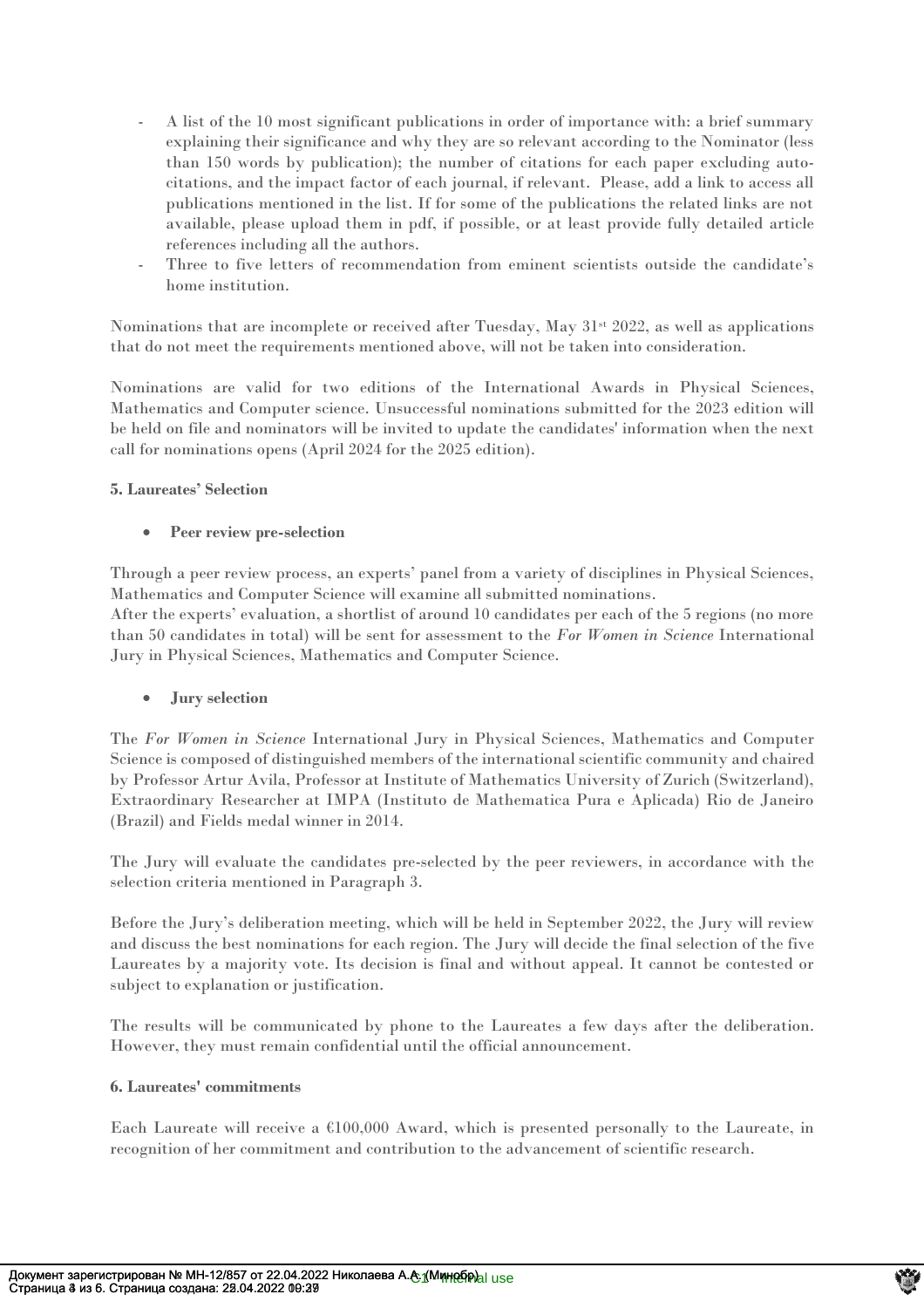The Fondation L'Oréal will make the payment of the Award directly to the Laureates a few months after the deliberation and upon reception of the necessary original documents for the wire transfer of funds.

The Awards are not transferable for any other purpose whatsoever.

The Laureates notably commit to:

- Participate in the International Awards ceremony and all related events (interviews, training, presentations, dinners, visits) that will be organized around the "*For Women in Science* Week". The Fondation L'Oréal will cover travel and accommodation expenses related to the Laureates' trip.
- Keep the announcement confidential until the official announcement and not contact the media before that date.

The Laureates agree to be photographed, filmed and interviewed for non-commercial objectives and *For Women in Science* Program-related purposes. These photos, videos and texts will be used in publications and audiovisual means, including but not limited to written press, television, internet, outdoor display, corporate publications, exhibitions, in France and worldwide. The image of the Laureates can be used for promotion of science among the younger generation, particularly young women. Each of the Laureates will sign a separate written audiovisual authorization. The Laureates will not receive any remuneration for such promotional activity.

# **7. Provisional Timetable**

Nominations opening date: **Monday**, **April 11th 2022** Nominations closing date: **Tuesday**, **May 31st 2022** Pre-selection by peer review: **early June to early July 2022** Examination by the Jury: **mid-July to early-September 2022** Jury deliberation meeting: **mid-September 2022** *For Women in Science* week: **March 2023 (to be confirmed)** *For Women in Science* Awards Ceremony: **March 2023 (to be confirmed)**